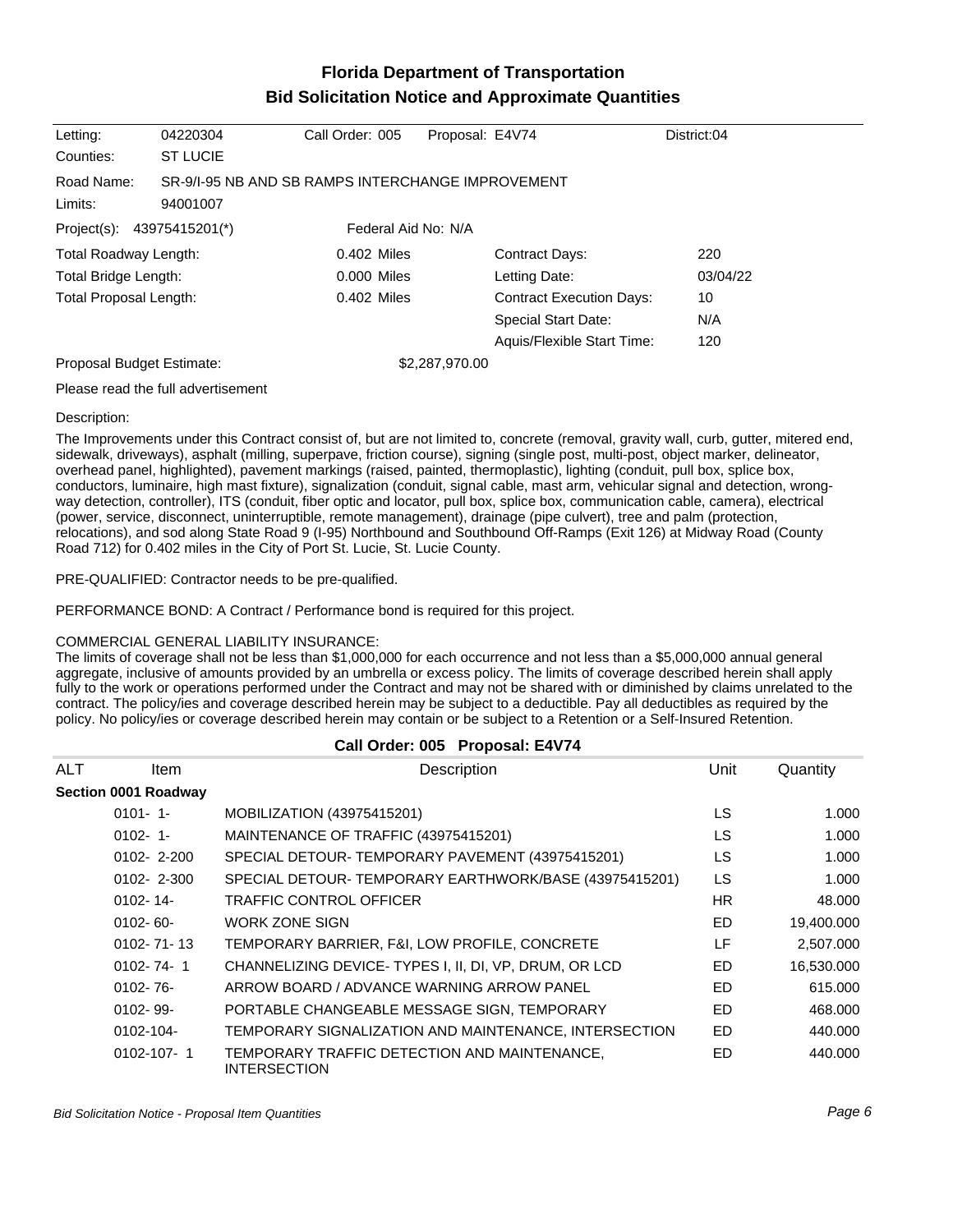## **Call Order: 005 Proposal: E4V74**

| ALT | Item                        | Description                                                                               | Unit      | Quantity   |
|-----|-----------------------------|-------------------------------------------------------------------------------------------|-----------|------------|
|     | 0102-115-                   | <b>TYPE III BARRICADE</b>                                                                 | ED        | 375.000    |
|     | $0104 - 10 - 3$             | <b>SEDIMENT BARRIER</b>                                                                   | LF        | 4,586.000  |
|     | $0107 - 1 -$                | LITTER REMOVAL                                                                            | AC        | 49.730     |
|     | $0107 - 2$                  | <b>MOWING</b>                                                                             | AC        | 36.710     |
|     | $0110 - 1 - 1$              | CLEARING & GRUBBING (43975415201)                                                         | <b>LS</b> | 1.000      |
|     | $0110 - 4 - 10$             | <b>REMOVAL OF EXISTING CONCRETE</b>                                                       | SY        | 33.000     |
|     | 0110-21-                    | TREE PROTECTION BARRIER                                                                   | LF        | 484.000    |
|     | $0120 - 1$                  | <b>REGULAR EXCAVATION</b>                                                                 | CY        | 1,243.000  |
|     | $0120 - 6 -$                | <b>EMBANKMENT</b>                                                                         | CY        | 4,164.700  |
|     | $0160 - 4 -$                | <b>TYPE B STABILIZATION</b>                                                               | SY        | 10,361.000 |
|     | 0285-709-                   | OPTIONAL BASE, BASE GROUP 09                                                              | <b>SY</b> | 9,544.000  |
|     | $0327 - 70 - 6$             | MILLING EXISTING ASPHALT PAVEMENT, 1 1/2" AVG DEPTH                                       | SY        | 5,470.000  |
|     | 0334-1-13                   | SUPERPAVE ASPHALTIC CONC, TRAFFIC C                                                       | <b>TN</b> | 1,101.700  |
|     | 0337- 7-83                  | ASPHALT CONCRETE FRICTION COURSE, TRAFFIC C, FC-12.5, PG 76-<br>22                        | <b>TN</b> | 1,227.400  |
|     | $0400 - 0 - 11$             | CONCRETE CLASS NS, GRAVITY WALL INDEX 400-011                                             | <b>CY</b> | 3.700      |
|     | 0430-175-124                | PIPE CULVERT, OPTIONAL MATERIAL, ROUND, 24"S/CD                                           | LF        | 39.000     |
|     | 0430-982-129                | MITERED END SECTION, OPTIONAL ROUND, 24" CD                                               | EA        | 4.000      |
|     | $0520 - 1 - 7$              | CONCRETE CURB & GUTTER, TYPE E                                                            | LF.       | 92.000     |
|     | $0522 - 2$ -                | CONCRETE SIDEWALK AND DRIVEWAYS, 6" THICK                                                 | SY        | 14.000     |
|     | $0570 - 1 - 2$              | PERFORMANCE TURF, SOD                                                                     | SY        | 13,426.000 |
|     | $0706 - 1 - 3$              | RAISED PAVEMENT MARKER, TYPE B                                                            | EA        | 420.000    |
|     | 0710-11-101                 | PAINTED PAVEMENT MARKINGS, STANDARD, WHITE, SOLID, 6"                                     | <b>GM</b> | 1.514      |
|     | 0710-11-102                 | PAINTED PAVEMENT MARKINGS, STANDARD, WHITE, SOLID FOR<br>INTERCHANGE AND URBAN ISLAND, 8" | <b>GM</b> | 0.162      |
|     | 0710-11-125                 | PAINTED PAVEMENT MARKINGS, STANDARD, WHITE, SOLID FOR<br>STOP LINE OR CROSSWALK, 24"      | LF        | 55.000     |
|     | 0710-11-131                 | PAINTED PAVEMENT MARKINGS, STANDARD, WHITE, SKIP, 10-30<br>OR 3-9 SKIP, 6" WIDE           | GM        | 0.165      |
|     | 0710-11-170                 | PAINTED PAVEMENT MARKINGS, STANDARD, WHITE, ARROWS                                        | EA        | 24.000     |
|     | 0710-11-201                 | PAINTED PAVEMENT MARKINGS, STANDARD, YELLOW, SOLID, 6"                                    | <b>GM</b> | 0.996      |
|     | 0999-16-                    | PARTNERING, DO NOT BID (43975415201)                                                      | LS        | 1.000      |
|     | 0999-25-                    | INITIAL CONTINGENCY AMOUNT, DO NOT BID (43975415201)                                      | LS        | 1.000      |
|     | <b>Section 0002 Signing</b> |                                                                                           |           |            |
|     | 0700-1-11                   | SINGLE POST SIGN, F&I GROUND MOUNT, UP TO 12 SF                                           | AS        | 7.000      |
|     | $0700 - 1 - 12$             | SINGLE POST SIGN, F&I GROUND MOUNT, 12-20 SF                                              | AS        | 5.000      |
|     | $0700 - 1 - 50$             | SINGLE POST SIGN, RELOCATE                                                                | AS        | 1.000      |
|     | 0700-1-60                   | SINGLE POST SIGN, REMOVE                                                                  | AS        | 22.000     |
|     | $0700 - 2 - 15$             | MULTI- POST SIGN, F&I GROUND MOUNT, 51-100 SF                                             | AS        | 1.000      |
|     | 0700-2-60                   | MULTI- POST SIGN, REMOVE                                                                  | AS        | 1.000      |
|     | 0705-10-1                   | <b>OBJECT MARKER, TYPE 1</b>                                                              | EA        | 2.000      |
|     | $0705 - 11 - 1$             | DELINEATOR, FLEXIBLE TUBULAR                                                              | EA        | 54.000     |
|     | $0706 - 1 - 3$              | RAISED PAVEMENT MARKER, TYPE B                                                            | EA        | 576.000    |
|     | 0710-11-290                 | PAINTED PAVEMENT MARKINGS, STANDARD, YELLOW, ISLAND<br><b>NOSE</b>                        | <b>SF</b> | 71.000     |
|     | 0710-90-                    | PAINTED PAVEMENT MARKINGS, FINAL SURFACE (43975415201)                                    | LS.       | 1.000      |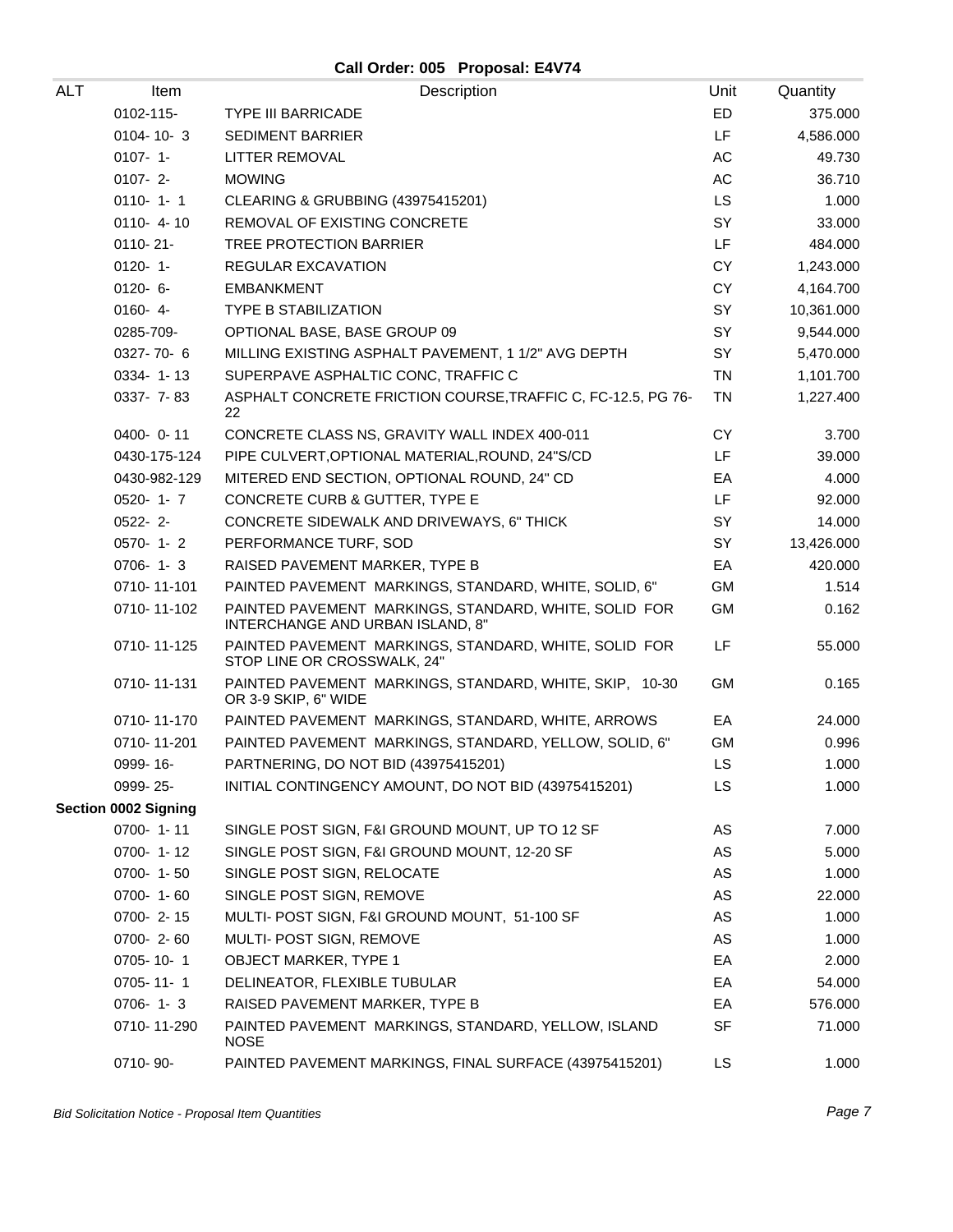### **Call Order: 005 Proposal: E4V74**

| <b>ALT</b> | Item                              | Description                                                                                | Unit      | Quantity |
|------------|-----------------------------------|--------------------------------------------------------------------------------------------|-----------|----------|
|            | 0711-11-124                       | THERMOPLASTIC, STANDARD, WHITE, SOLID, 18" FOR DIAGONALS<br><b>AND CHEVRONS</b>            | LF        | 112.000  |
|            | 0711-11-125                       | THERMOPLASTIC, STANDARD, WHITE, SOLID, 24" FOR STOP LINE<br>AND CROSSWALK                  | LF.       | 130.000  |
|            | 0711-11-141                       | THERMOPLASTIC, STANDARD, WHITE, 2-4 DOTTED GUIDELINE/ 6-10<br>GAP EXTENSION, 6"            | <b>GM</b> | 0.076    |
|            | 0711-11-160                       | THERMOPLASTIC, STANDARD, WHITE, MESSAGE OR SYMBOL                                          | EA        | 6.000    |
|            | 0711-11-170                       | THERMOPLASTIC, STANDARD, WHITE, ARROW                                                      | EA        | 26.000   |
|            | 0711-11-241                       | THERMOPLASTIC, STANDARD, YELLOW, 2-4 DOTTED GUIDE LINE /6-<br>10 DOTTED EXTENSION LINE, 6" | <b>GM</b> | 0.070    |
|            | 0711-16-101                       | THERMOPLASTIC, STANDARD-OTHER SURFACES, WHITE, SOLID, 6"                                   | <b>GM</b> | 0.807    |
|            | 0711-16-102                       | THERMOPLASTIC, STANDARD-OTHER SURFACES, WHITE, SOLID, 8"                                   | <b>GM</b> | 0.207    |
|            | 0711-16-131                       | THERMOPLASTIC, STANDARD-OTHER SURFACES, WHITE, SKIP, 6",10<br>-30 SKIP OR 3-9 LANE DROP    | <b>GM</b> | 0.165    |
|            | 0711-16-201                       | THERMOPLASTIC, STANDARD-OTHER SURFACES, YELLOW, SOLID,<br>6"                               | <b>GM</b> | 0.451    |
|            | Section 0003 Lighting             |                                                                                            |           |          |
|            | 0630-2-11                         | CONDUIT, FURNISH & INSTALL, OPEN TRENCH                                                    | LF        | 20.000   |
|            | 0630-2-12                         | CONDUIT, FURNISH & INSTALL, DIRECTIONAL BORE                                               | LF        | 331.000  |
|            | 0635-2-11                         | PULL & SPLICE BOX, F&I, 13" x 24" COVER SIZE                                               | EA        | 5.000    |
|            | $0715 - 1 - 12$                   | LIGHTING CONDUCTORS, F&I, INSULATED, NO.8 - 6                                              | LF        | 100.000  |
|            | $0715 - 1 - 13$                   | LIGHTING CONDUCTORS, F&I, INSULATED, NO 4 TO NO 2                                          | LF        | 855.000  |
|            | $0715 - 1 - 40$                   | LIGHTING CONDUCTORS, RELOCATE EXISTING CONDUCTOR                                           | LF.       | 108.000  |
|            | $0715 - 1 - 60$                   | LIGHTING CONDUCTORS, REMOVE & DISPOSE, CONTRACTOR<br><b>OWNS</b>                           | LF        | 868.000  |
|            | $0715 - 5 - 30$                   | LUMINAIRE & BRACKET ARM, INSTALL                                                           | EA        | 1.000    |
|            | 0715-19-51                        | HIGH MAST LIGHT POLE, REPLACE HPS LIGHT FIXTURE ON<br><b>EXISTING POLE</b>                 | EA        | 16.000   |
|            | <b>Section 0004 Signalization</b> |                                                                                            |           |          |
|            | 0630-2-11                         | CONDUIT, FURNISH & INSTALL, OPEN TRENCH                                                    | LF        | 19.000   |
|            | 0630-2-12                         | CONDUIT, FURNISH & INSTALL, DIRECTIONAL BORE                                               | LF        | 243.000  |
|            | 0632-7-1                          | SIGNAL CABLE- NEW OR RECONSTRUCTED INTERSECTION,<br><b>FURNISH &amp; INSTALL</b>           | PI        | 2.000    |
|            | 0632-7-6                          | SIGNAL CABLE, REMOVE- INTERSECTION                                                         | PI        | 2.000    |
|            | 0635-2-11                         | PULL & SPLICE BOX, F&I, 13" x 24" COVER SIZE                                               | EA        | 8.000    |
|            | 0649-21-10                        | STEEL MAST ARM ASSEMBLY, FURNISH AND INSTALL, SINGLE ARM<br>60'                            | EA        | 1.000    |
|            | 0649-21-15                        | STEEL MAST ARM ASSEMBLY, FURNISH AND INSTALL, SINGLE ARM<br>70'                            | EA        | 1.000    |
|            | 0649-26-3                         | STEEL MAST ARM ASSEMBLY, REMOVE, SHALLOW FOUNDATION-<br><b>BOLT ON ATTACHMENT</b>          | EA        | 2.000    |
|            | $0650 - 1 - 14$                   | VEHICULAR TRAFFIC SIGNAL, FURNISH & INSTALL ALUMINUM, 3<br>SECTION, 1 WAY                  | AS        | 5.000    |
|            | $0650 - 1 - 19$                   | VEHICULAR TRAFFIC SIGNAL, FURNISH & INSTALL ALUMINUM, 5<br>SECTION CLUSTER, 1 WAY          | AS        | 1.000    |
|            | 0660-4-12                         | VEHICLE DETECTION SYSTEM- VIDEO, FURNISH & INSTALL ABOVE<br><b>GROUND EQUIPMENT</b>        | EA        | 2.000    |
|            | 0670- 5-400                       | TRAFFIC CONTROLLER ASSEMBLY, MODIFY                                                        | AS        | 2.000    |
|            | 0700-3-201                        | SIGN PANEL, FURNISH & INSTALL OVERHEAD MOUNT, UP TO 12 SF                                  | EA        | 3.000    |